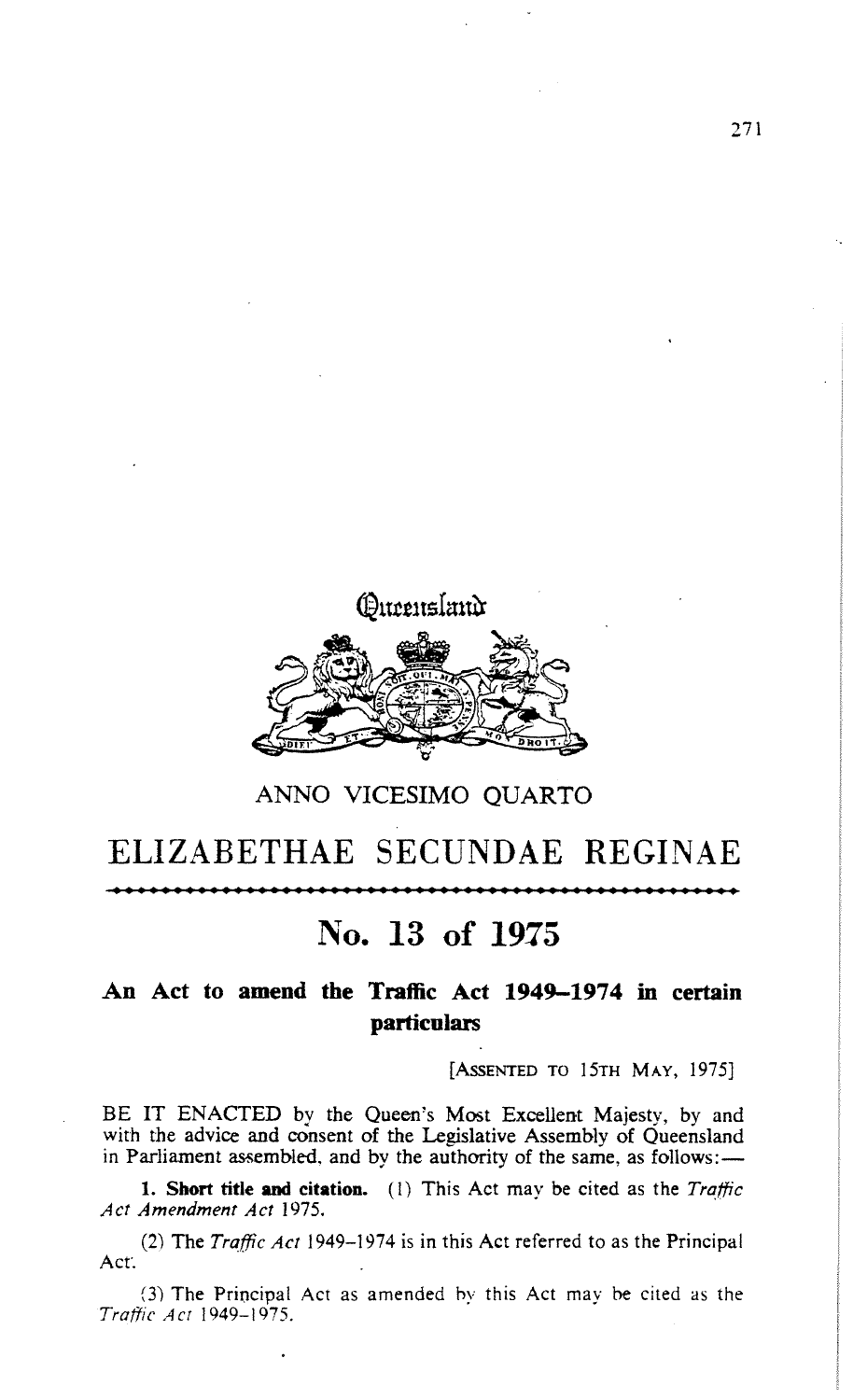**2. Amendment** of s. 9 (1). Subsection (1) of section 9 of the Principal Act is amended by. in the meaning of the term " Loading zone ", omitting the word " longer " where it occurs in paragraph (c) and in paragraph (d) and substituting in each case the word " other ".

**3. Amendment of s. 15**. (1) Section 15 of the Principal Act is amended by omitting subsections (4), (5) and (6) and substituting the following subsections:-

 $\cdot$  (4) A person who is guilty of an offence against subsection (1) and who at the time of the commission of such offence is disqualified-

(a) by this Act; or

(b) by an order made under this or any other Act,

from holding or obtaining a driver'**s license** is liable to a penalty not exceeding \$1,000 or to imprisonment for a term not exceeding eighteen months or to both such penalty and imprisonment.

(5) In determining **the punishment** to be imposed on a person who is guilty of an offence against subsection (1) in respect of which, at the **time** of its commission, he was disqualified by this Act or by an order made under this or any other Act from holding or obtaining a driver'**s license**, the justices shall have regard to-

- (a) the whole of the circumstances of the **case**, including **circumstances** of aggravation or mitigation;
- (b) the **interest** of the public;
- (c) the criminal and traffic history of the offender;
- (d) any matters before them in relation to the medical history of the offender or his physical or mental capacity that are considered by them to be relevant in the **circumstances ;**
- (e) whether the driving of the motor vehicle by the offender **was associated** with the **commission** or the attempted **commission** of some other offence and, if so, the nature of that offence; and
- (f) such other matters that are considered by them to be relevant in the circumstances.

(6) Notwithstanding that, at the time of the commission of an offence against subsection (1), the person who committed the offence is disqualified by this Act or by an order made under this or any other Act from holding or obtaining a driver'**s license,** the justices before whom he is convicted of the offence, in addition to any punishment they may impose upon him on his conviction, shall order that he shall, on and from the date of the conviction, be disqualified absolutely from holding or obtaining a driver's **license**, and he shall thereupon be so disqualified under and in **accordance** with that order.".

(2) Subsections (4), (5) and (6) of section 15 of the Principal Act, as substituted by subsection (1) of this section, shall have application with respect to all proceedings under the said section 15 to which they **relate** that are before a court at any time after the commencement of this Act whether in each case the offence was committed before or after such commencement.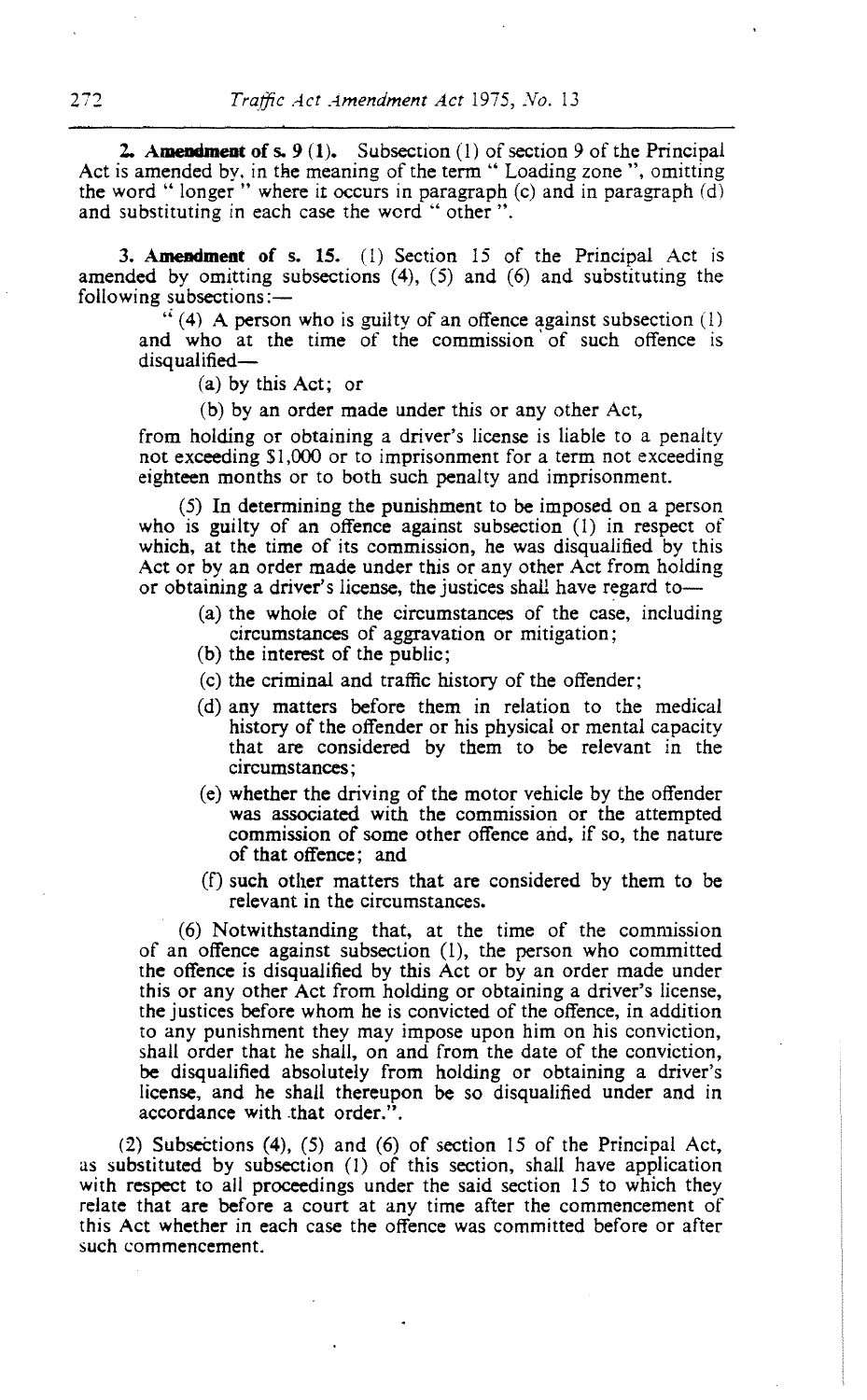**4. Amendment** of s. 16A. Section 16A of the Principal Act is amended by inserting after subsection (25) the following subsection:-

" (26) If a defendant proposes to lead evidence to prove in any proceeding-

- (a) pursuant to subsection  $(15)$  (e) (ii), that at the time of the operation of a breath analysing instrument it was defective or was not properly operated;
- (b) pursuant to subsection (16) (e) (ii), that the result of a laboratory test of a, specimen of blood referred to in subsection (16) (e) (i) was -not a correct result; or
- (c) pursuant to subsection (18), that the signature referred to therein is not the signature of the medical practitioner by whom the certificate referred to therein purports to be signed or that any matter contained in the said certificate is not correct,

he shall give notice thereof to the complainant or arresting member of the Police Force (which notice shall not be effective unless it is in writing and signed by the defendant or by his solicitor) not less than three clear days before the return date of the summons or the appointed date for the hearing of the charge.".

**5. Amendment of s. 49** (1). Subsection (1) of section 49 of the Principal Act is amended by-

 $(a)$  in paragraph  $(p)$ —

(i) omitting the words " on any " and substituting the words " at a time and on a "

(ii) inserting after the words " was correct " the words " at that time and thereafter for the balance of the day of that date and ":

(b) in paragraph  $(p!)$ —

(i) inserting after the words " found to be producing accurate results " the words " at a time and ";

(ii) inserting after the words " was producing accurate results" the words " at the time specified and thereafter for the balance of the day of the date specified as respectively the time at which and the date on which the indicator was tested and ".

**6. Amendment of s. 55.** (1) Section 55 of the Principal AcL is amended by, in subsection (6), omitting the last two subparagraphs of paragraph (a), being all those words commencing with the words " Where the license applied for " and concluding with the words " in contravention of this paragraph.", and substituting the following subparagraphs:-

" Where the license applied for or obtained in contravention of this paragraph is a driver's license, the offender shall be liable to a penalty not exceeding \$1,000 or to imprisonment for a term not exceeding eighteen months or to both such penalty and imprisonment.

In determining the punishment to be imposed on a person who is guilty of an offence under this paragraph where the license applied for or obtained in contravention hereof is a driver's license, the justices shall have regard to-

- (i) the whole of the circumstances of the case, including circumstances of aggravation or mitigation:
- (ii) the interest of the public;
- (iii) the criminal and traffic history of the offender;